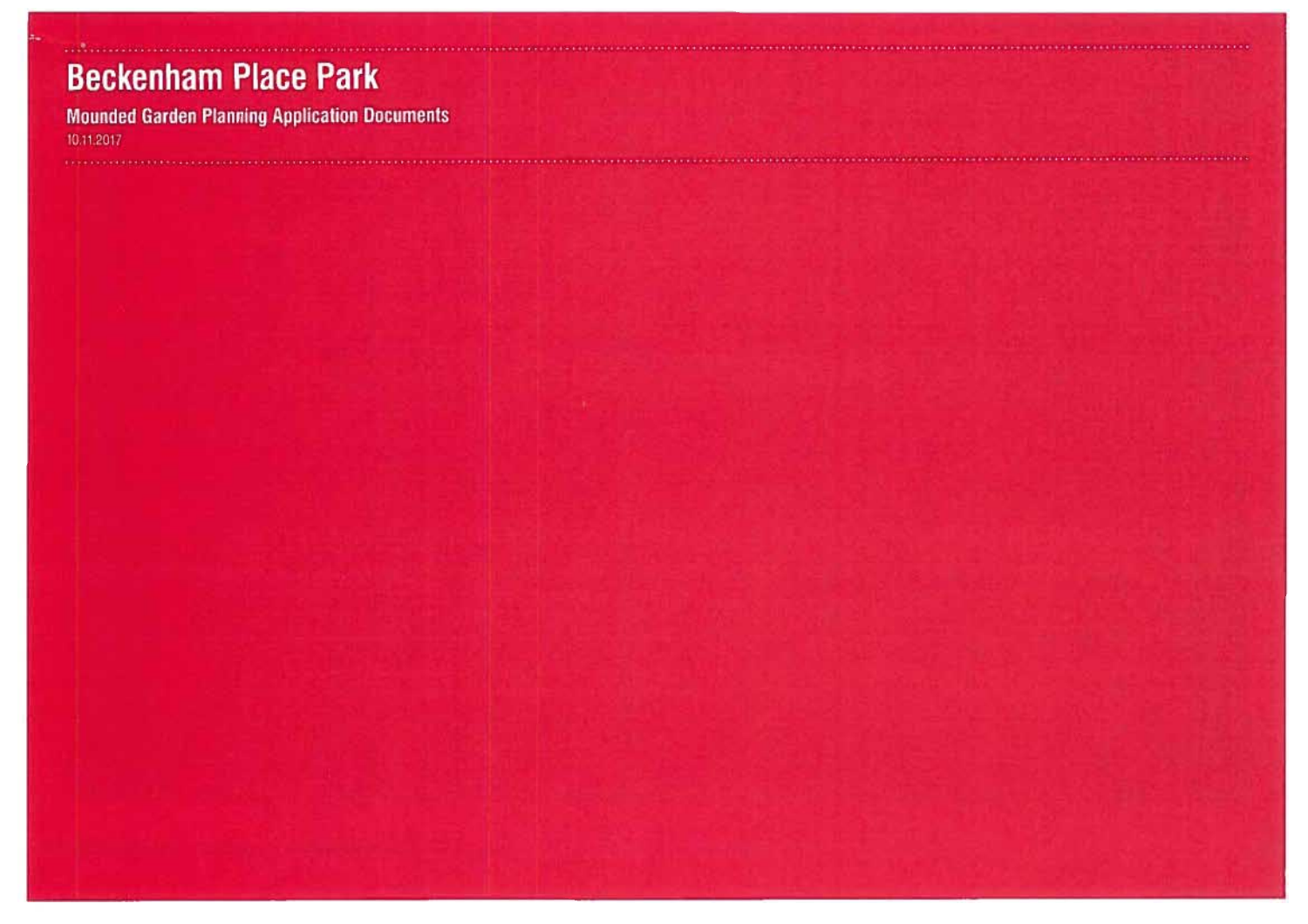## Proposed location of the mounded garden within Beckenham Place Park



**R**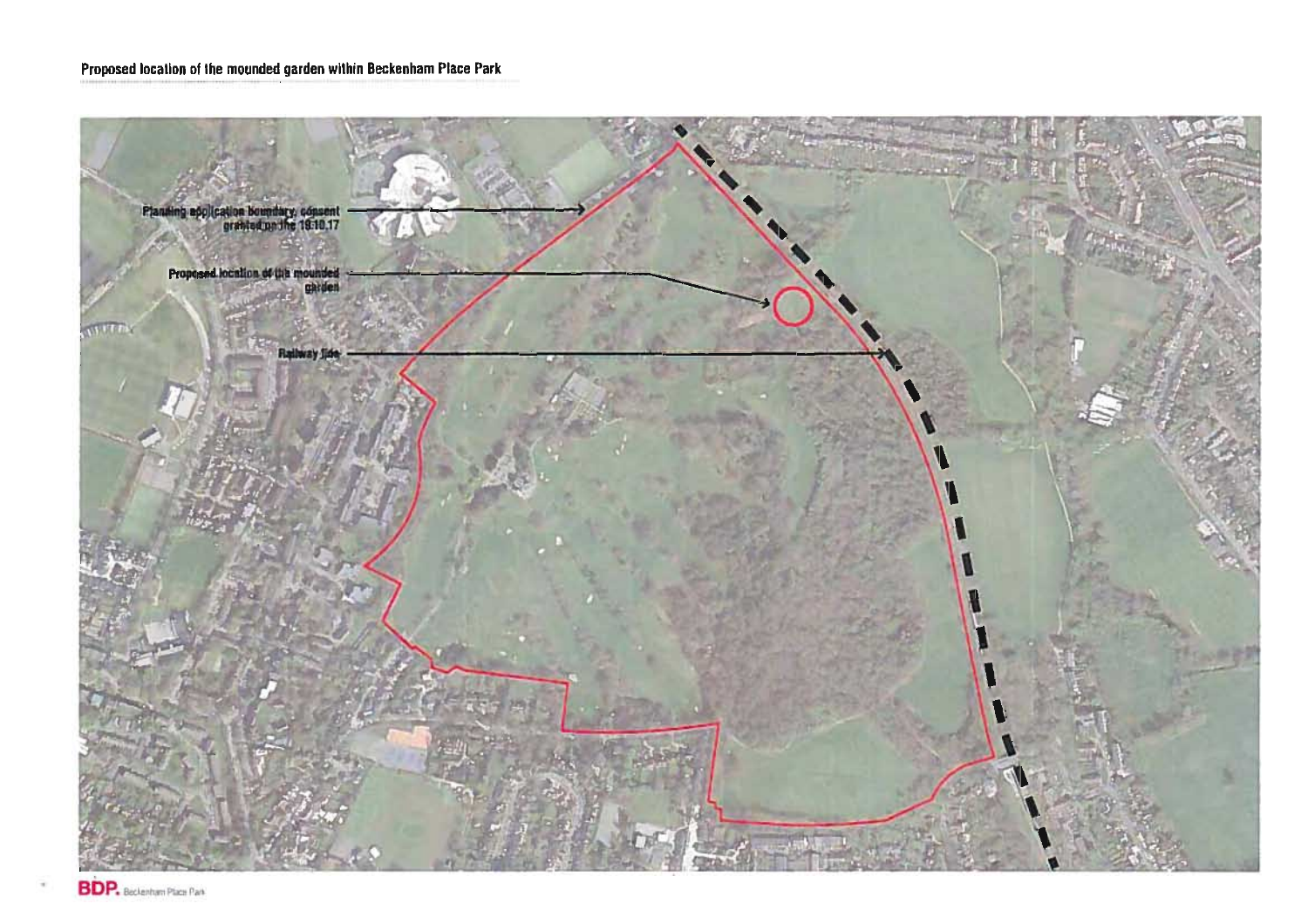This document details the layout, setting, dimensions and materials of the proposal which consists in the creation of a circular mounded garden within Beckenham Place Park. This garden will constitute a destination for visitors and add to the experience of the park whilst preserving the heritage value of the site.

The proposed site for the implementation of the feature mound is an existing clearing bordered with semi mature and mature trees, bound at Ihe east by the railway tine, The northern and western edges are defined by the existing path Inking the western and eastern sides of Beckenham Place Park, whilst the soulhern edge of the clearing Is bound by woodland.

The clearing is remote from the Mansion and Homestead but in adjacency of the compost area, making this location secluded and under-used.<br>The creation of the mounded garden in th<sub>i</sub>s area will participate to attract visitors 10 Ihis part of Ihe pari< and increase the fooifal belween the easlern and weslern sides of Beckenham Place Pari<,



View looking soulh towards Ihe existing path



View looking east from existing path



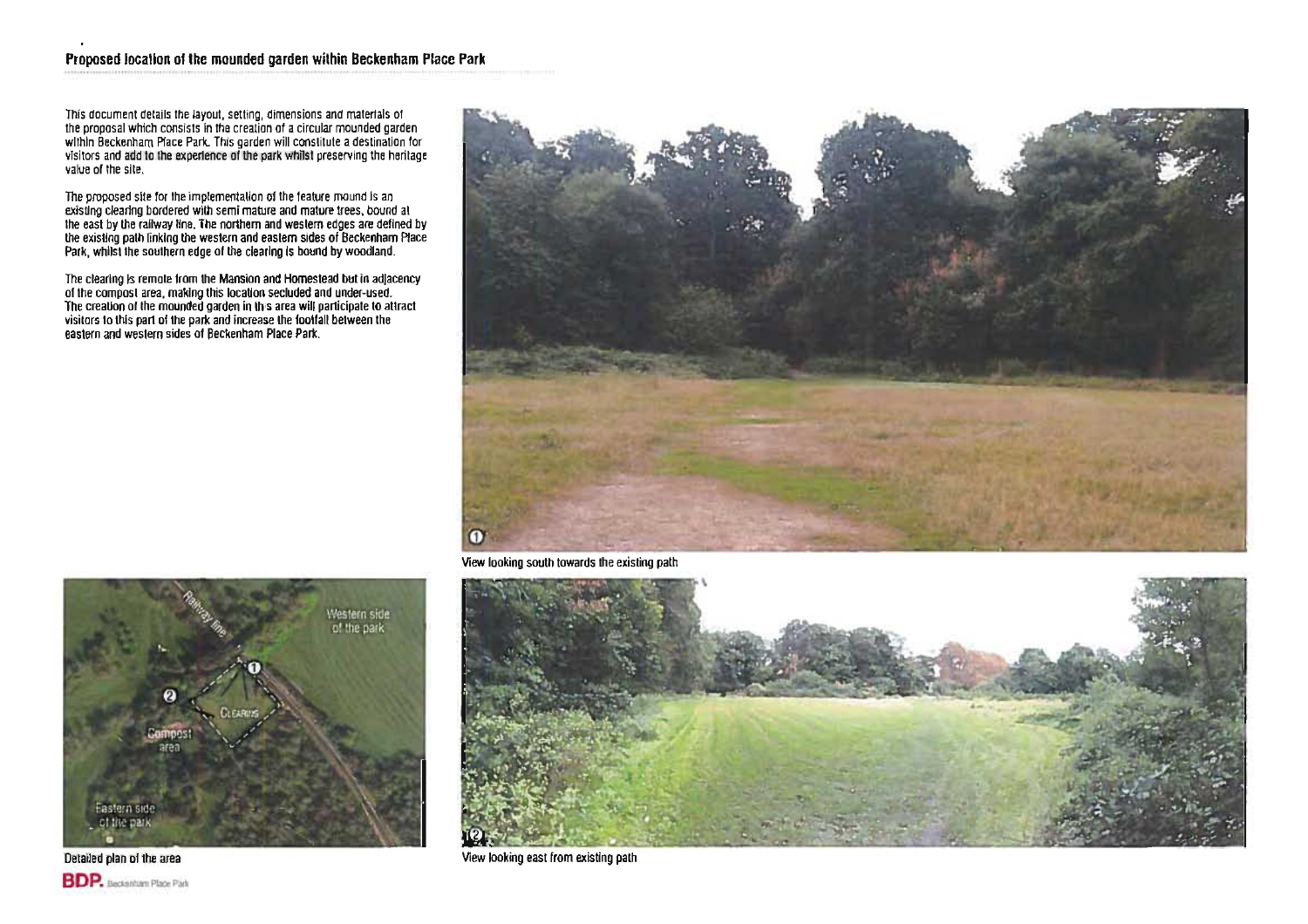#### **illustrative ptan view <sup>0</sup>' the mounded garden**

- 1 in 2 slopes, grass planted and maintained as natural long grassland
- (2) DDA compliant (1 in 21 slope) mown grass palh 10 the top 01 the mound
- @ IOm wide viewing top platform
- G> TImber benches
- (द) Timber steps to the top with mown grass landings
- (6) Existing railway bridge
- (7) Existing path
- **(B)** Proposed path to the lake as part of consented planning application
- ® Proposed woodchip inlormal path 10 Ihe moond
- @ Exisling woodland
- **...**<br>In Compost area cleared from debris,<br>leveled up and grass seeded to allow **woodland succession**
- (12) Eastern side of Beckenham Place Park

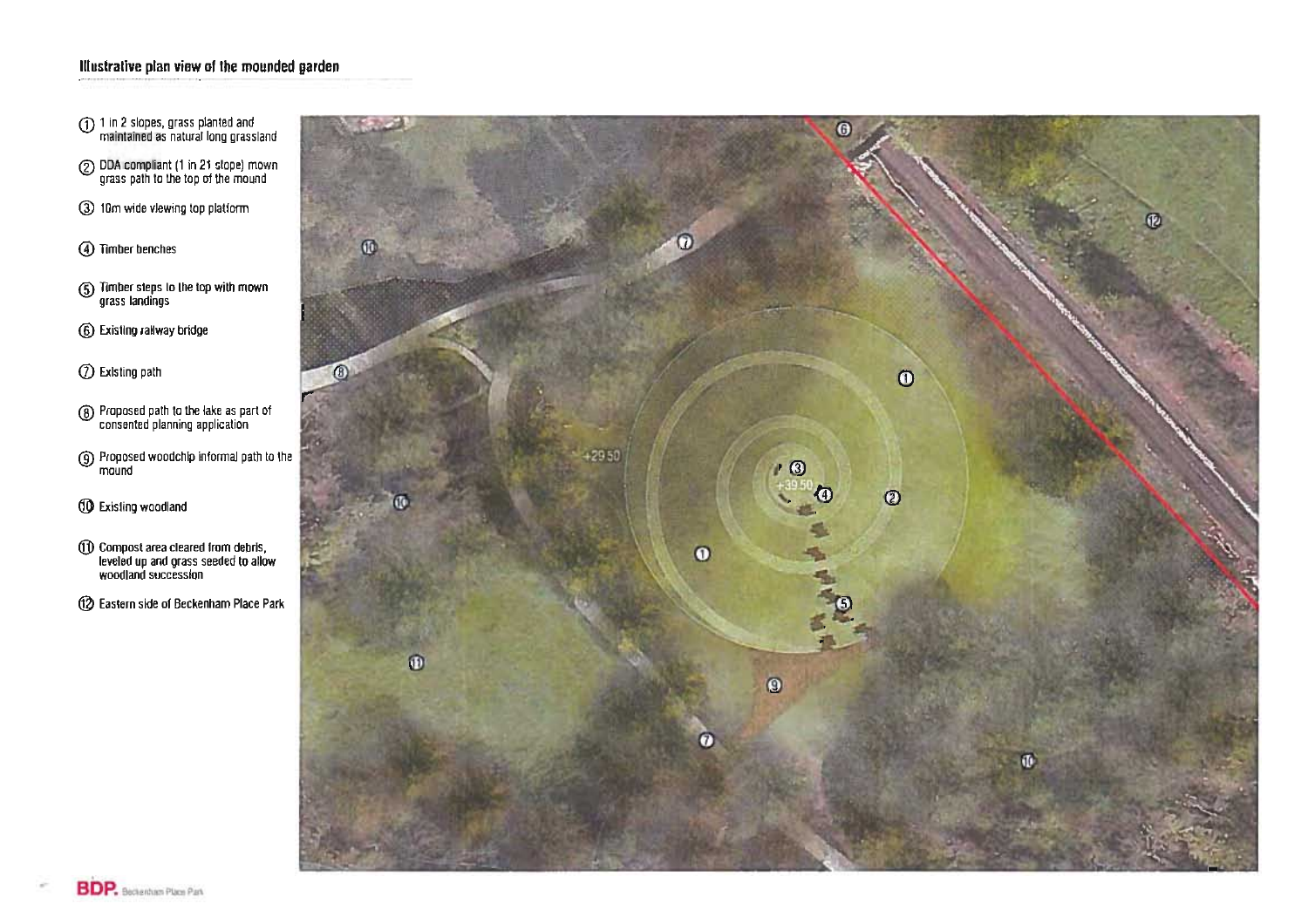#### **Sections and dimensions**

The mounded garden will offers views at 360 degrees onto bolh sides of Beckenham Place Park, including the lake. The mounded shape of the gardens will reflect the landforms of the flood alleviation scheme conducted by the Environmental Agency on the eastern side.

Two accesses are proposed to the top platform of the mound:

1. A DDA compliant path (t in 2t slope) that gently spirals up to the highest point, 10 meters above the existing ground level

2. An informal sel of timber steps inserted in the grass slope on the side of the mound. The stairs to the top will be formed of flights of 10 steps maximum split by grass landings.

**These will guarantee the mounded garden is fully accessible for**  all, whilst offenng a vaned expenenee to the visitors.



A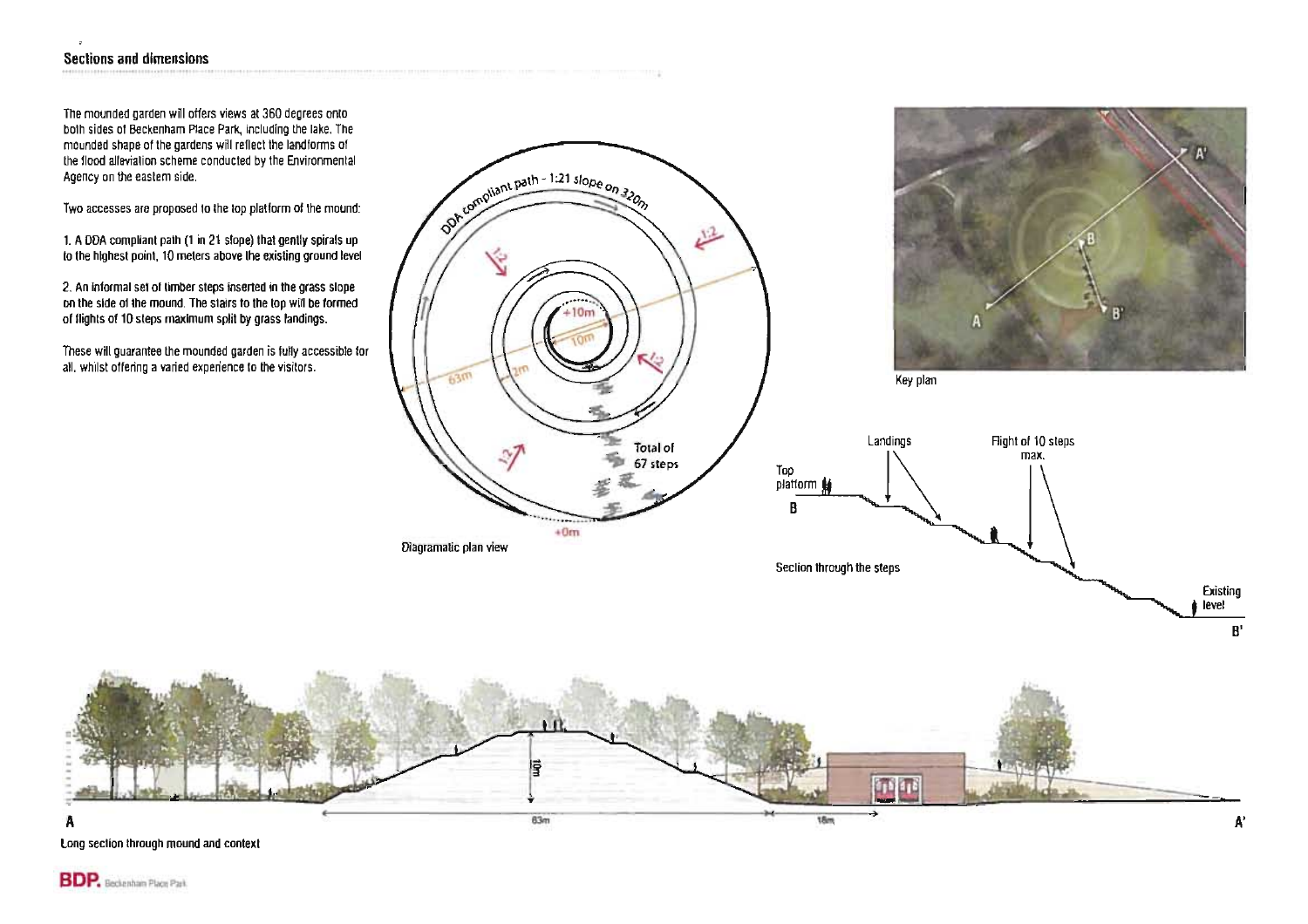The location of the mounded garden has been carefully studied to deliver both a significant feature for the park and to preserve and respect the heritage value of the settings.

- The mounded garden will sit in a clearing located over 300 meters away from the Southend Lodge, 400 meters from the Homestead and 500 meters from the Mansion
- The existing tree belt of mature trees that surrounds the clearing will **provide an efficient screening of the views towards the mound.**
- The existing ground level of the clearing being low (+29.50), the mound will not appear as a dominant feature In the parkland.
- As shown in the section below, the existing ground level by the Homestead (+42.00) is higher than the top of the mound (+39.50). This, together with the existing tree belts and the distance, ensures the mound won't be visible from the Homestead and core of the pleasure grounds.
- The mound will be easily accessible from the existing path looping around the clearing and from the lake.
- . In the winter months views towards the lake from the top of the mound will be possible, associated with views to the eastem side all year round.



Diagram showing key spot levels and distances from the mounded garden to the buildings



Section from the Homestead to the mounded garden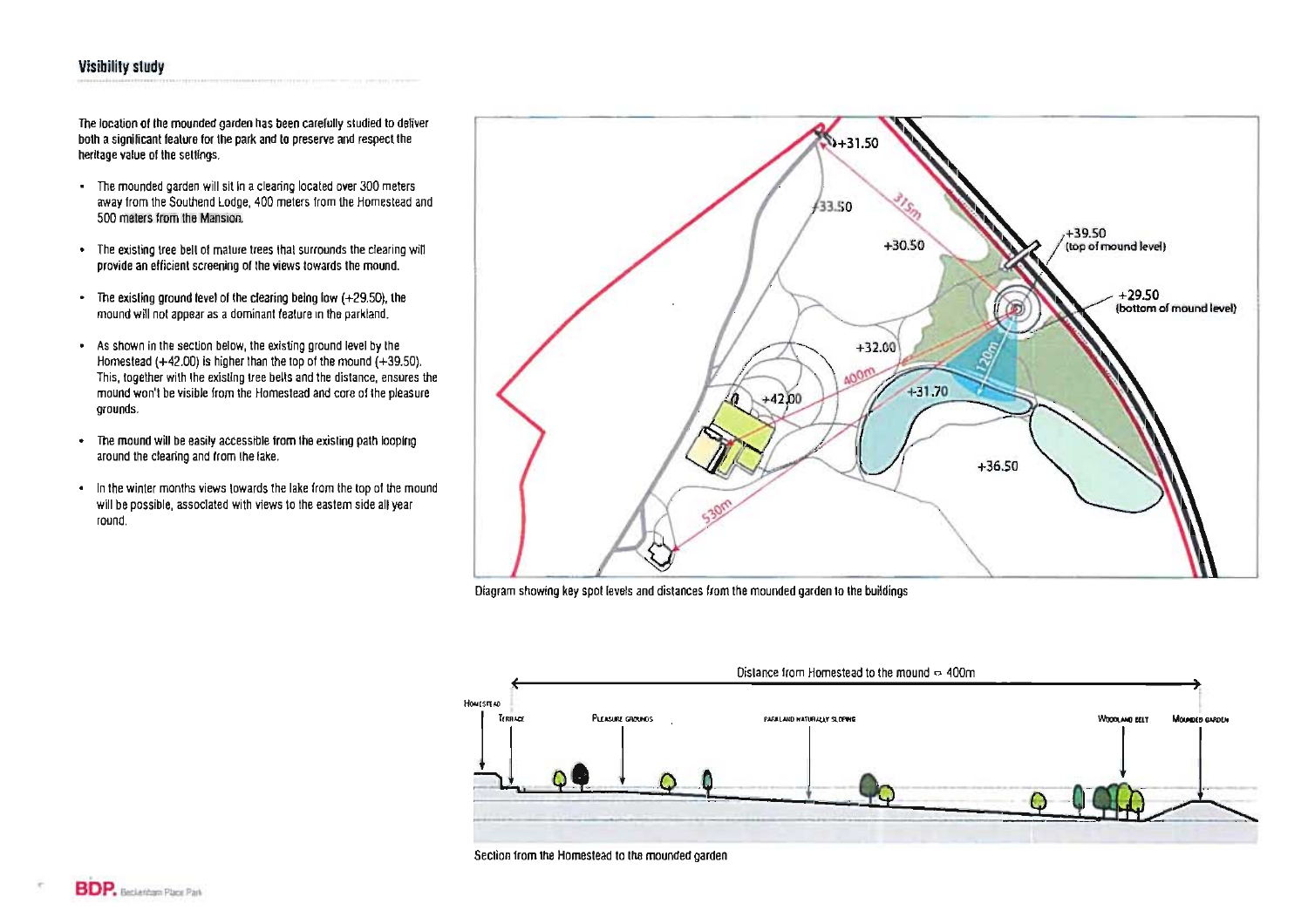#### **Materials Strategy**

The mounded garden will display simple, robust and natural materials<br>throughout. The slopes will be maintained as long grassland integrating sweeps of native flower meadow. The path leading up to the top will be a simple stripe 01 mown grass, so will be the top platform.

Some sealing will be available at the top 01 the moond Ior visitors to enjoy the views. These will be timber benches, in line with thelumiture palette submitted In the original planning application.

#### Precedent Images





#### Proposed materials







Timber benches





High grasses and meadow on the sides of the mound



Mown paths to the top of the mound

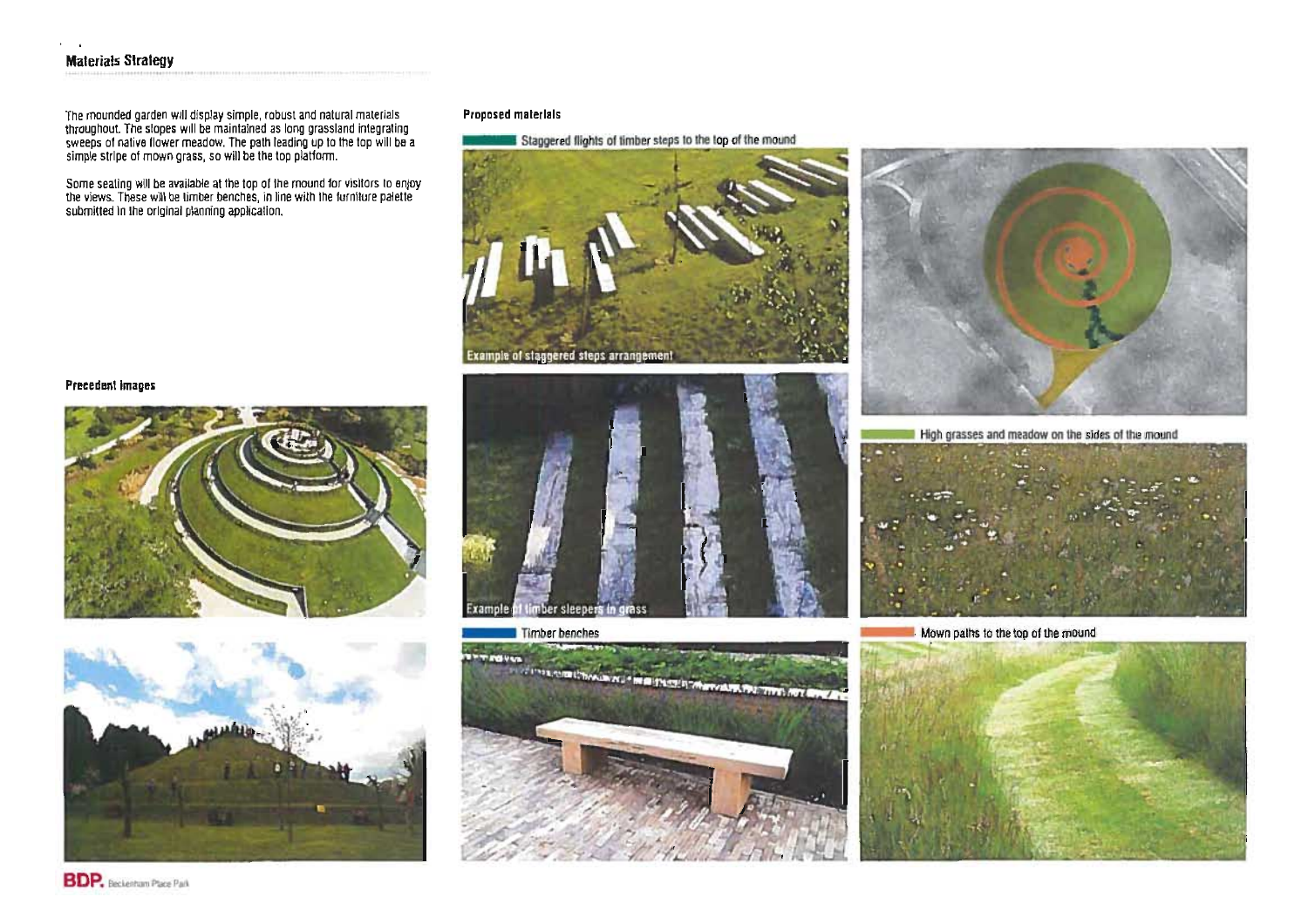# **Beckenham Place Park Mounded garden - Planning Statement**

This document details the layout, setting, dimensions and materials of the proposal which consists in the creation of a circular mounded garden within Beckenham Place Park. This garden will constitute a destination for visitors and add to the experience of the park whilst preserving the heritage value of the site.

The proposed site for the implementation of the feature mound is an existing clearing bordered with semi mature and mature trees, bound at the east by the railway line. The northern and western edges are defined by the existing path linking the western and eastern sides of Beckenham Place Park, whilst the southern edge of the clearing is bound by woodland.

The clearing is remote from the Mansion and Homestead but in adjacency of the compost area/burning yard, making this location currently secluded and under-used.

The creation of the mounded garden in this area will participate to attract visitors to this part of the park and increase the footfall between the eastern and western sides of Beckenham Place Park.

The mounded garden will offers views at 360 degrees onto both sides of Beckenham Place Park, including the lake. The mounded shape of the gardens will reflect the landforms of the flood alleviation scheme conducted by the Environmental Agency on the eastern side.

Two accesses are proposed to the top platform of the mound. Firstly a DDA compliant path (1 in 21 slope) that gently spirals up to the highest point, 10 meters above the existing ground level. Secondly an informal set of timber steps inserted in the grass slope on the side of the mound. The stairs to the top will be formed of flights of 10 steps maximum split by grass landings. These will guarantee the mounded garden is fully accessible for all, whilst offering a varied experience to the visitors.

The location of the mounded garden has been carefully studied to deliver both a Significant feature for the park and to preserve and respect the heritage value of the settings: it will sit in a clearing located over 300 meters away from the Southend Lodge, 400 meters from the Homestead and 500 meters from the Mansion. The existing tree belt of mature trees that surrounds the clearing will provide an efficient screening of the views towards the mound. In addition, the existing ground level of the clearing being low (+29.50), the mound will not appear as a dominant feature in the parkland. Furthermore, the existing ground level by the Homestead (+42.00) is higher than the top of the mound (+39.50). This, together with the existing tree belts and the distance, ensures the mound won't be visible from the Homestead and core of the pleasure grounds. The mound will be easily accessible from the existing path looping around the clearing and from the lake. Finally, in the winter months views towards the lake from the top of the mound will be possible, associated with views to the eastern side all year round.

The mounded garden will display simple, robust and natural materials throughout. The slopes will be maintained as long grassland integrating sweeps of native flower meadow. The path leading up to the top will be a simple stripe of mown grass, so will be the top platform.

Some seating will be available at the top of the mound for visitors to enjoy the views. These will be timber benches, in line with the furniture palette submitted in the original planning application.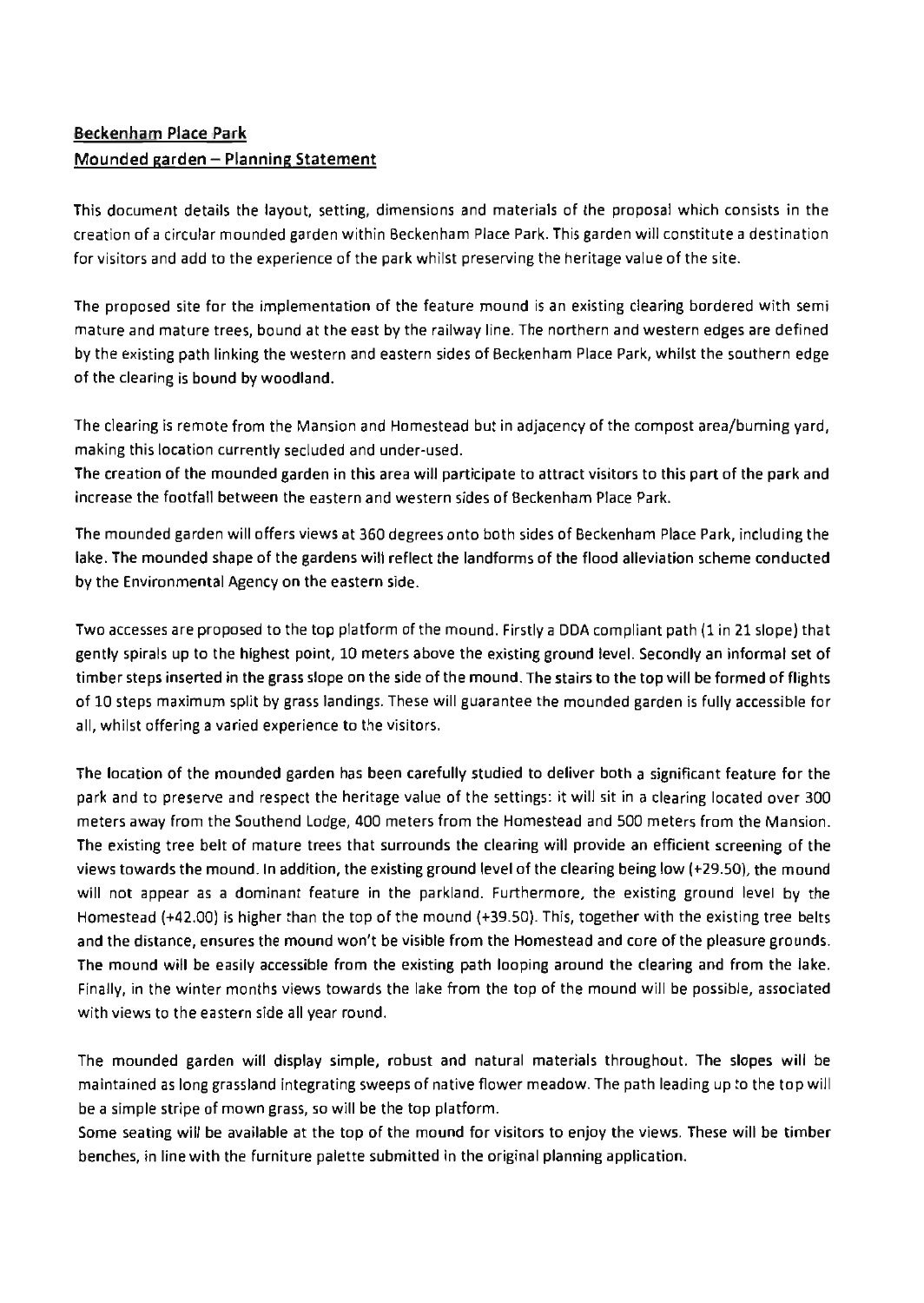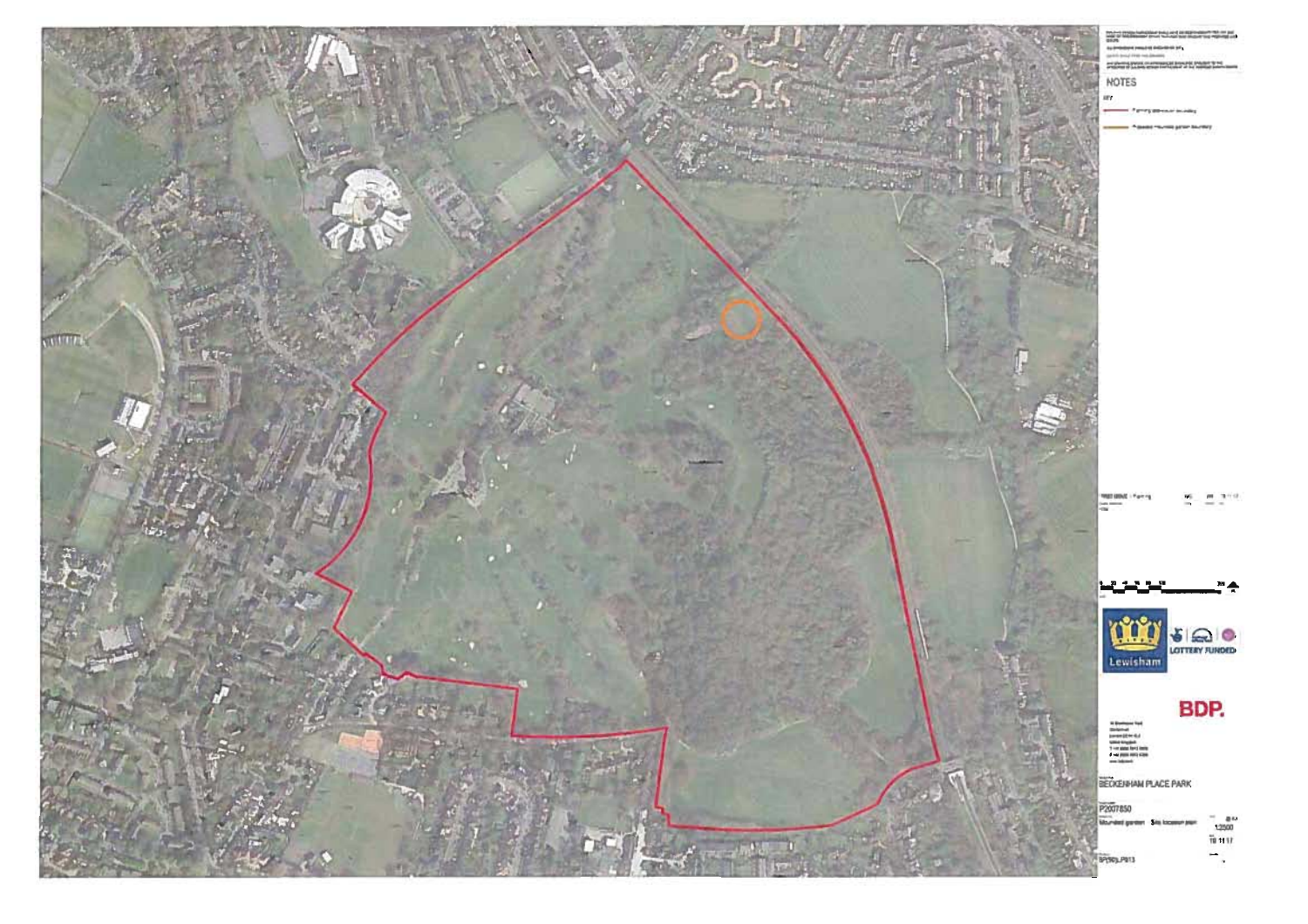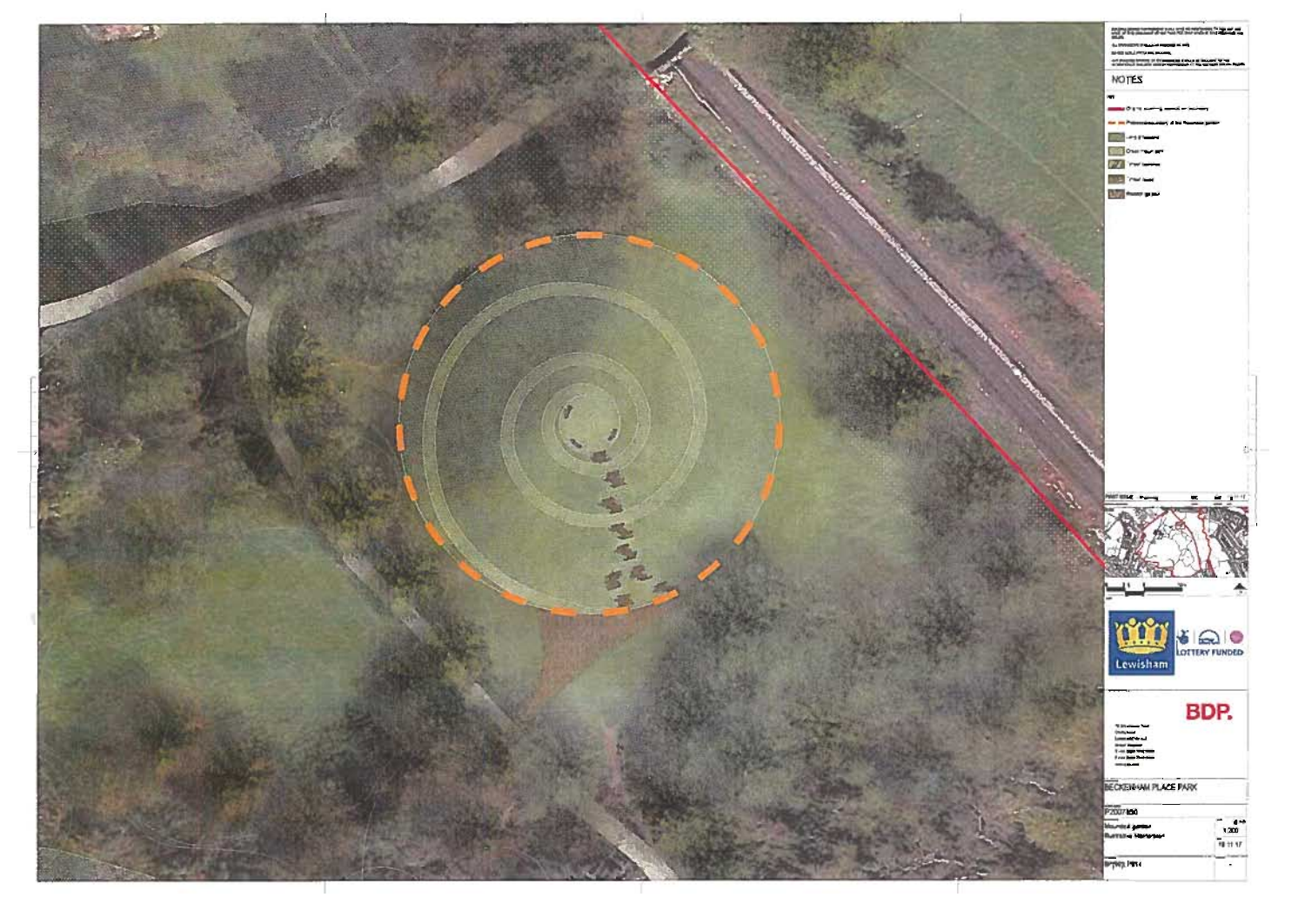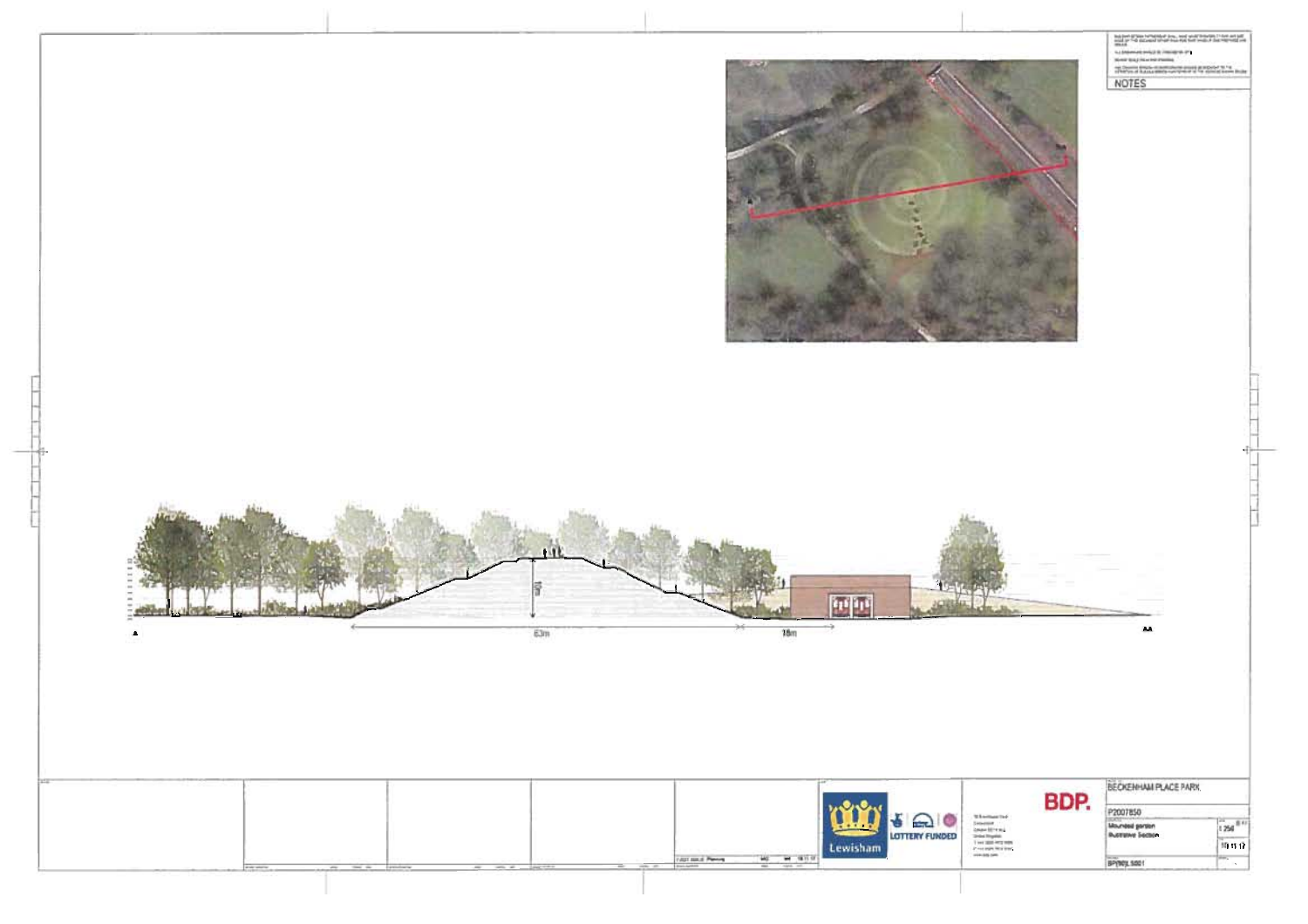# **BACK OF DEPOT**



**AFTER** 

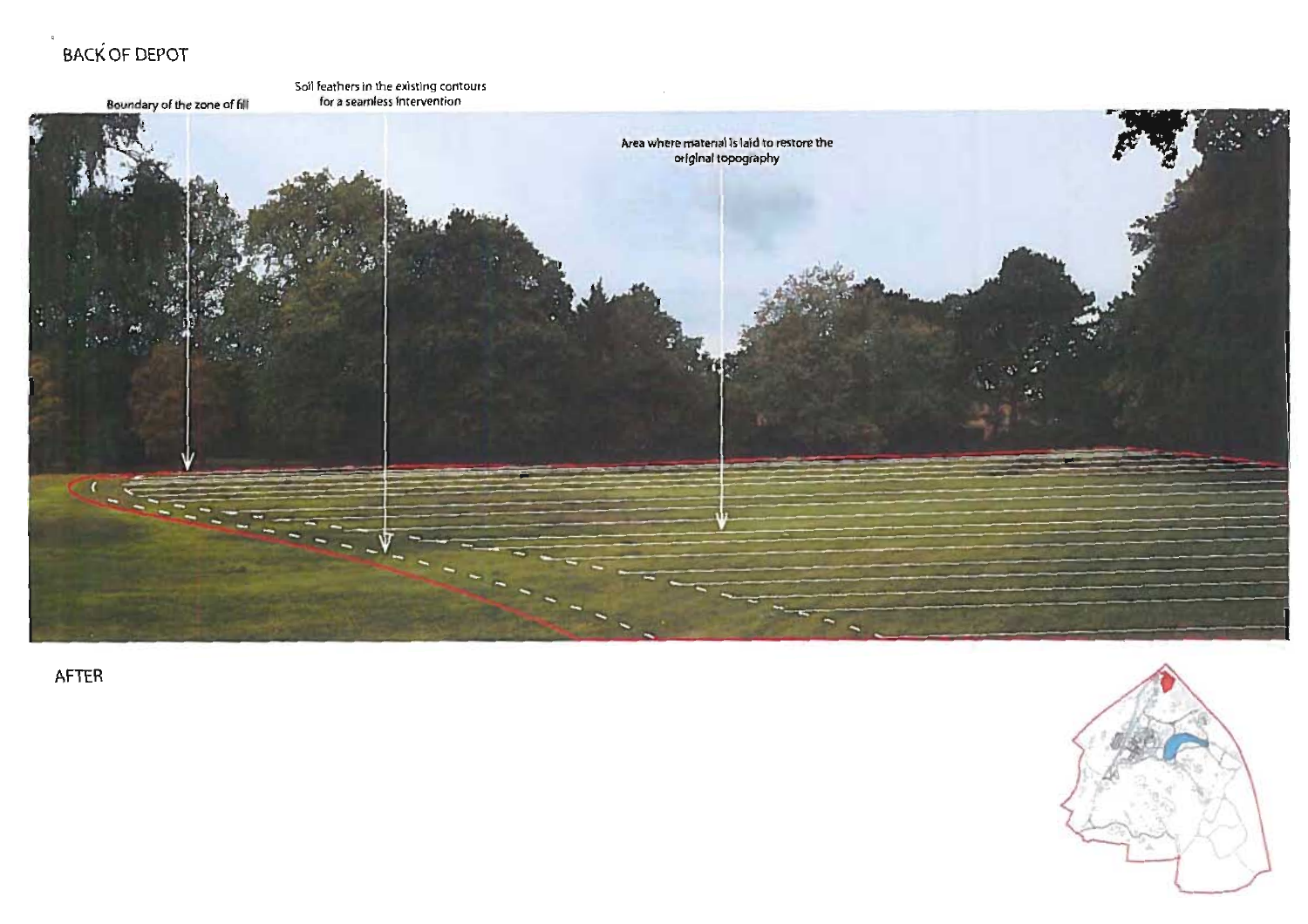## NORTH OF RAILWAY BRIDGE

#### **Area whefe material is laid to restore the original topography**



AFTER

 $\phi$ 

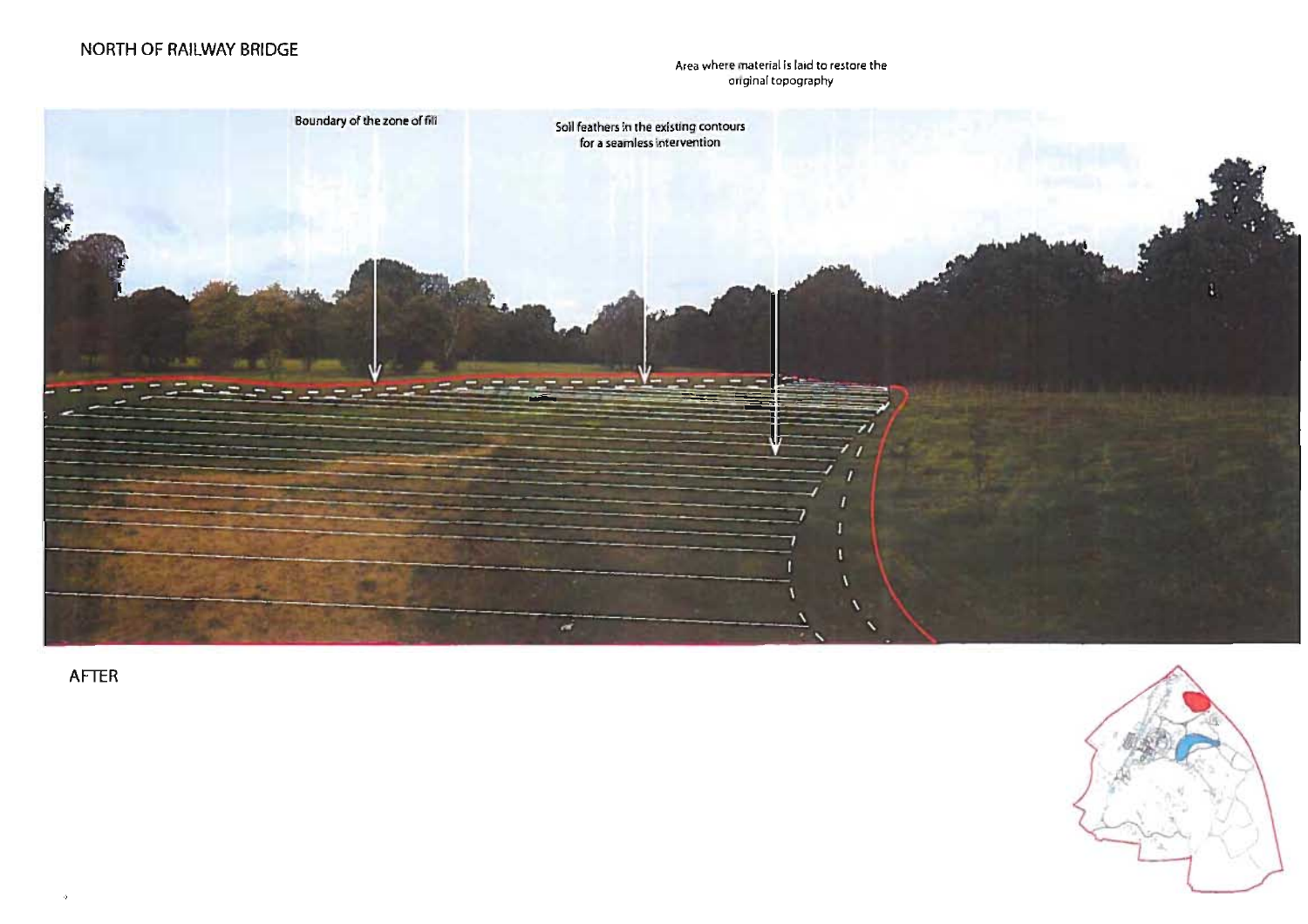

AFTER

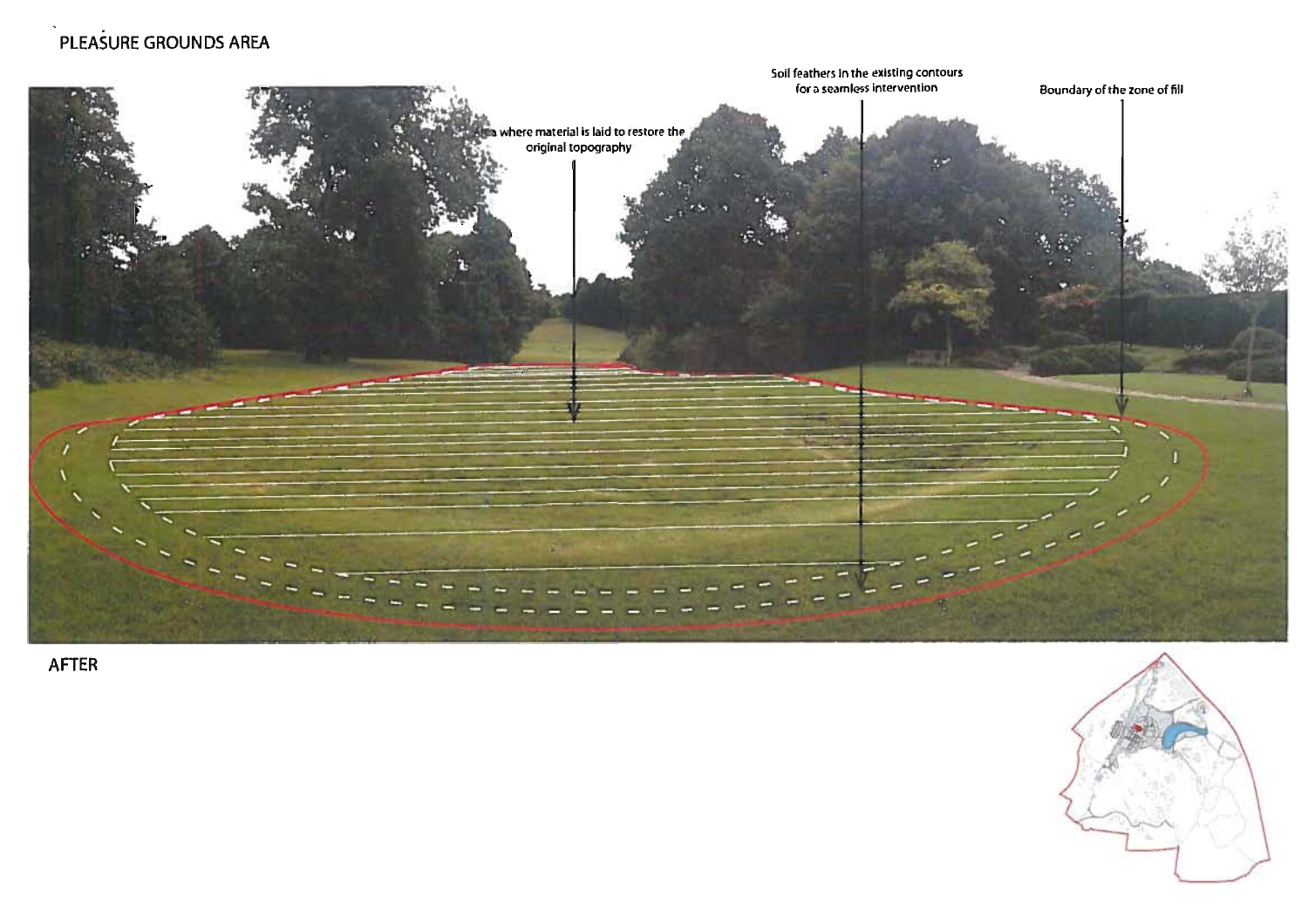# SOUTH OFTHE LAKE

Area where material is laid to restore the<br>original topography

**for a seamless intervention** 



AFTER

 $\bullet$